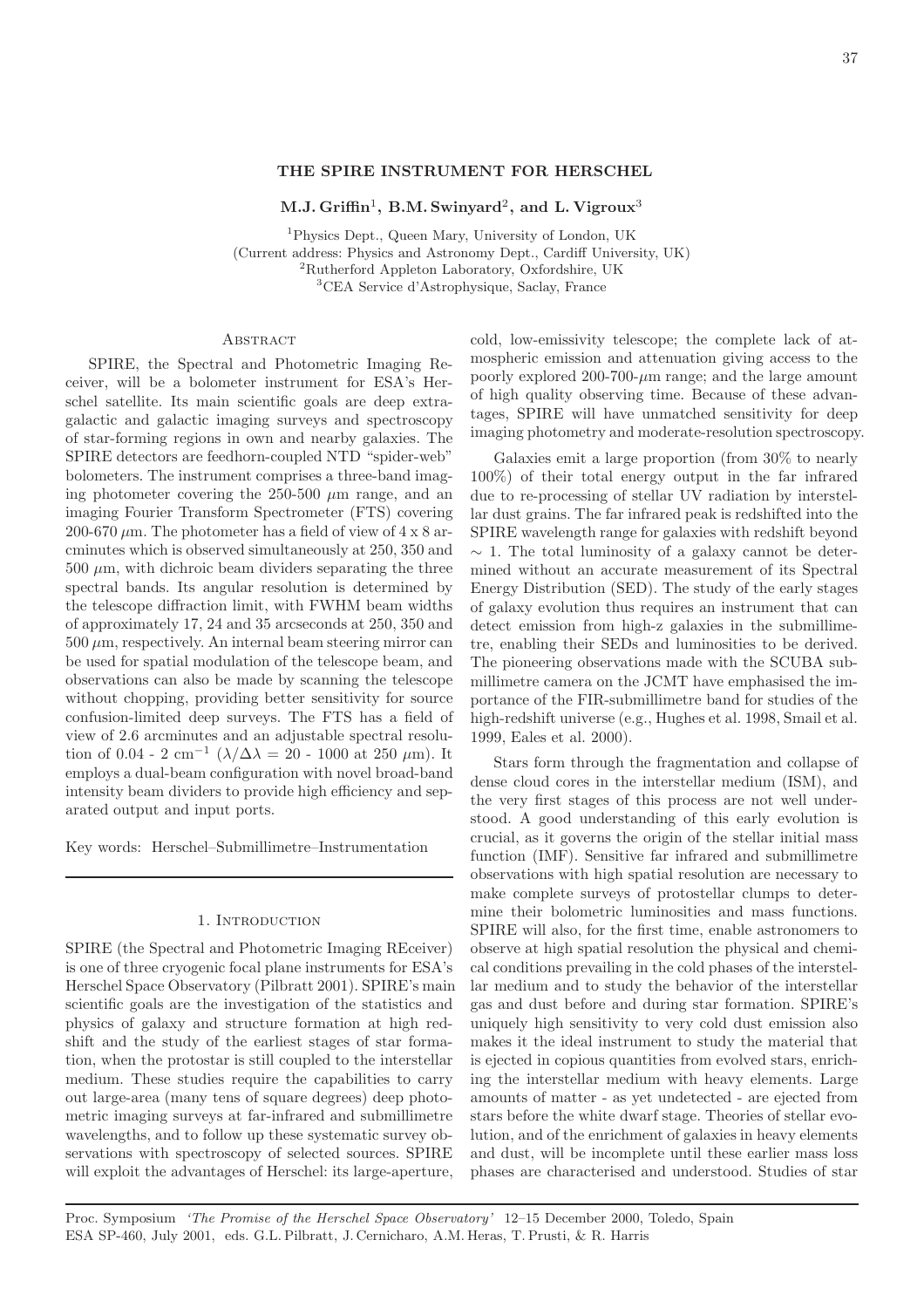formation and of the interaction of forming and evolved stars with the ISM are also, of course, intimately related to the investigation of galaxy formation and evolution, which occur through just these processes.

These high priority programmes for Herschel require sensitive continuum imaging in several bands to carry out surveys, and a low-resolution spectroscopic mode to obtain detailed SEDs of selected objects and measure key spectral lines. Although SPIRE has been optimised for these two main scientific programmes, it will offer the astronomical community a powerful tool for many other astrophysical studies: giant planets, comets, the galactic interstellar medium, nearby galaxies, ultraluminous infrared galaxies, and active galactic nuclei.

## 2. Instrument overview

SPIRE contains a three-band imaging photometer and an imaging Fourier Transform Spectrometer (FTS), both of which use 0.3-K feedhorn-coupled "spider-web" NTD germanium bolometers cooled by a <sup>3</sup>He refrigerator. The photometer and spectrometer are not designed to operate simultaneously. The field of view of the photometer is 4 x 8 arcminutes, the largest that can be achieved given the location of the SPIRE field of view in the Herschel focal plane and the size of the telescope unvignetted field of view. Three bolometer arrays provide broad-band photometry  $(\lambda/\Delta\lambda \simeq 3)$  in wavelength bands centred on 250, 350 and 500  $\mu$ m. The possibility of increasing the central wavelength of the longest-wavelength channel to around 550 or 600  $\mu$ m is currently being considered on the basis of a trade-off between performance (sensitivity, angular resolution) and ability to identify high-redshift galaxies from SPIRE colours.

The field of view is observed simultaneously in all three bands through the use of fixed dichroic beam-splitters. Spatial modulation can be provided either by a Beam Steering Mirror (BSM) in the instrument or by drift scanning the telescope across the sky, depending on the type of observation. An internal thermal calibration source is available to provide a repeatable calibration signal for the detectors. The FTS uses novel broadband intensity beam dividers, and combines high efficiency with spatially separated input ports. One input port covers a 2.6-arcminute diameter field of view on the sky and the other is fed by an on-board calibration source. Two bolometer arrays are located at the output ports, one covering 200-300  $\mu$ m and the other 300-670  $\mu$ m. The FTS will be operated in continuous scan mode, with the path difference between the two arms of the interferometer being varied by a constantspeed mirror drive mechanism. The spectral resolution, as determined by the maximum optical path difference, will be adjustable between 0.04 and 2 cm*−*<sup>1</sup> (corresponding to  $\lambda/\Delta\lambda = 1000$  - 20 at 250  $\mu$ m wavelength).

The focal plane unit is approximately 690 x 410 x 410 mm in size, and has three separate temperature stages at

nominal temperatures of 4 K, 2 K (provided by the Herschel cryostat) and 300 mK (provided by SPIRE's internal cooler). The main 4-K structural element of the FPU is an optical bench panel which is supported from the 10-K cryostat optical bench by stainless steel blade mounts. The photometer and spectrometer are located on either side of this panel. The majority of the optics are at 4 K, but the detector arrays and final optics are contained within 2-K enclosures. The <sup>3</sup>He refrigerator cools all of the five detector arrays to 0.3 K. Two JFET preamplifier boxes (one for the photometer and one for the FTS) are attached to the 10-K optical bench close to the 4-K enclosure, with the JFETs heated internally to their optimum operating temperature of  $\sim$  120 K.

The SPIRE warm electronics consist of a Detector Readout and Control Unit (DRCU) and a Digital Processing Unit (DPU). The DRCU provides bias and signal conditioning for the arrays and cold readout electronics, reads out the detector signals, and controls the FPU mechanisms and the  ${}^{3}$ He cooler. The DPU acts as the interface to the spacecraft, including instrument commanding, and formats science and housekeeping data for telemetry to the ground.

#### 3. Imaging photometer

### 3.1. Optical design and FPU layout

The photometer layout is shown in Fig. 1. The 4-K optical elements are mounted directly from the optical bench panel. The 2-K enclosure is also supported from the panel by stainless steel blades, and contains the detector arrays, dichroics, and fold mirrors. The three array modules are bolted to the outside wall of the 2-K box. Within each module, the detector arrays, feedhorns and the final filter are thermally isolated from the 2-K structure by Kevlar wires, and are cooled by a thermal strap to the  ${}^{3}$ He refrigerator (see section 5 below). The photometer input optics are shared with the spectrometer. The separate spectrometer field of view is directed to the other side of the optical bench panel by a pick-off mirror.

The optical design of the photometer is shown in Fig. 2, and is described in more detail by Dohlen et al. (2000) It is an all-reflective system except for two dichroic beam dividers used to direct the three wavelength bands onto different bolometer arrays, and various transmissive bandpass and edge filters used to reject out-of-band radiation. It is optimised to give close to diffraction-limited imaging across the whole 4 x 8 arcminute field of view. The SPIRE field of view is offset by 11 arcminutes from the centre of the Herschel telescope's highly curved focal surface. Mirror M3, which lies below the focus, receives the f/8.68 beam from the telescope and forms a pupil image of the telescope secondary at the flat beam steering mirror, M4. Mirror M5 converts the focal ratio to f/5 and provides an intermediate focus at the next mirror, M6, which re-images the aperture stop at M4 to a cold stop located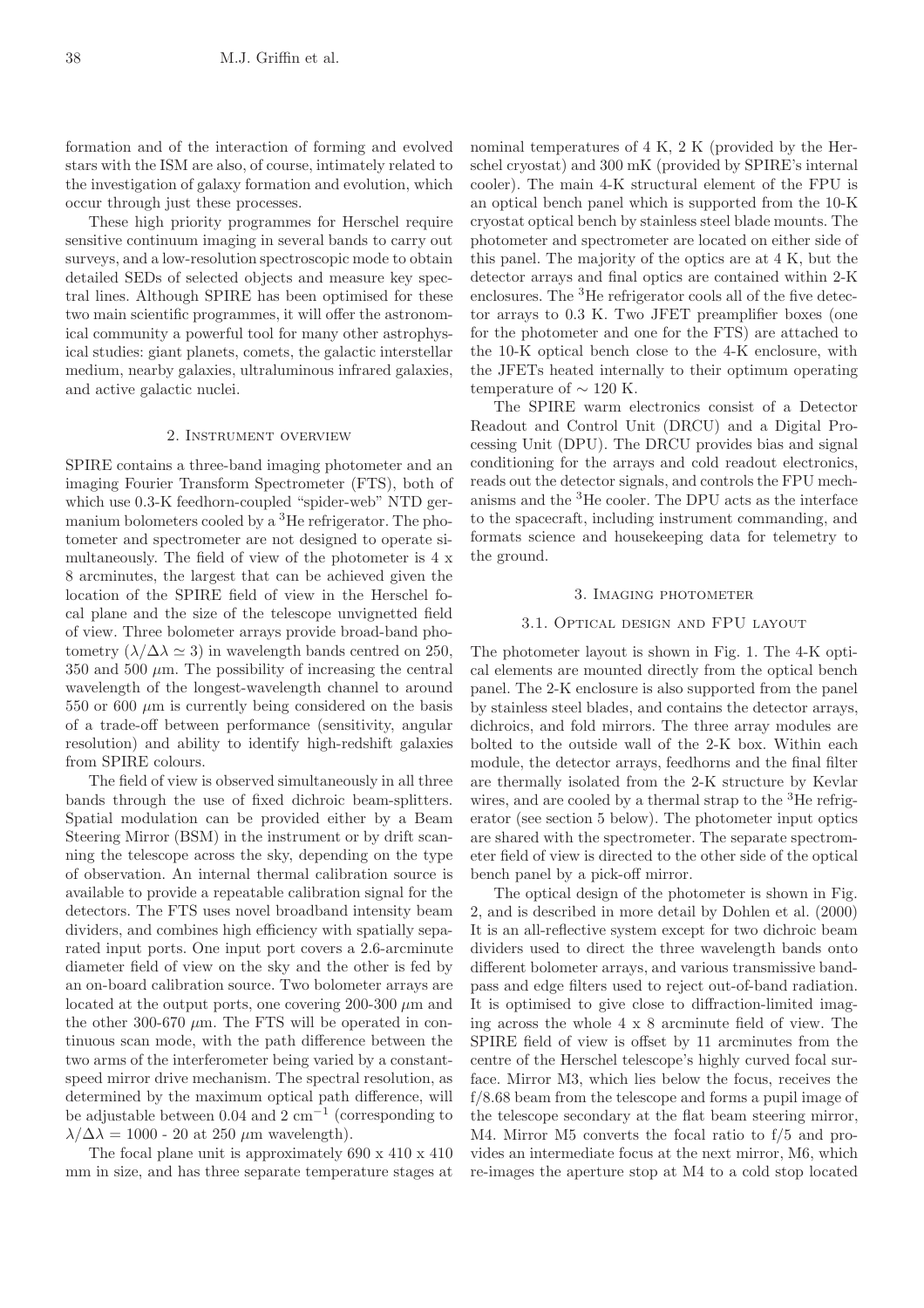

*Figure 1. Photometer FPU layout*

at the entrance to a 2-K enclosure. M7, M8 and M9 constitute a one-to-one optical relay to bring the M6 focus to the three detector arrays. The beams for the three bands are directed onto the arrays at f/5 by a combination of flat folding mirrors and fixed dichroics set at 25*<sup>o</sup>* to the beam axis. M3 - M8 are at 4 K and the cold stop and all subsequent optics are at 2 K.



*Figure 2. Photometer optical design*

A shutter at the entrance aperture of the instrument (just above the telescope focus) can be inserted to block

the beam. This will be important for ground testing in the Herschel cryostat where the background radiation from the cryostat shields and lid will be much greater than in flight. The shutter will allow the detector performance to be tested and verified under controlled flight-representative conditions. Flight operation of the shutter is not planned.

An internal calibration source provides a repeatable signal for the bolometer arrays. It radiates through a 1 mm hole in the centre of the beam steering mirror, M4. As this is at a pupil image, the illumination is close to uniform over the arrays. The source can be modulated at frequencies up to 5 Hz, and operated at temperatures up to 80 K to give sufficient signal on the arrays, with peak power dissipation  $\leq 2$  mW. The beam steering mirror is capable of chopping  $\pm 2$  arcminutes along the long axis of the 4 x 8 arcminute field of view, at frequencies up to 2 Hz with an efficiency of 90% and power dissipation  $\leq 2$ mW. It can operate at higher frequencies with reduced efficiency and increased power dissipation. The beam steering mechanism can simultaneously chop at up to 1 Hz in the orthogonal direction by up to 30 arcseconds. Two axis motion allows "jiggling" of the pointing to create a fully sampled image of the sky with the feedhorn-coupled detectors whose diffraction-limited beams on the sky are separated by approximately twice the beam FWHM.

The SPIRE filtering scheme is designed to provide precise definition of the spectral passbands with high out-ofband rejection and maximum in-band transmission, and also to minimise the thermal loading on the 4-K, 2-K and 0.3-K stages by reflecting short-wavelength radiation. To achieve complete rejection out to UV wavelengths, four blocking filters are needed in the chain in addition to high-pass and low-pass edge filters which define the band. Figure 3 shows the measured transmission profiles for a prototype  $350$ - $\mu$ m band filter set.



*Figure 3. SPIRE 350-*µ*m band prototype filtering scheme*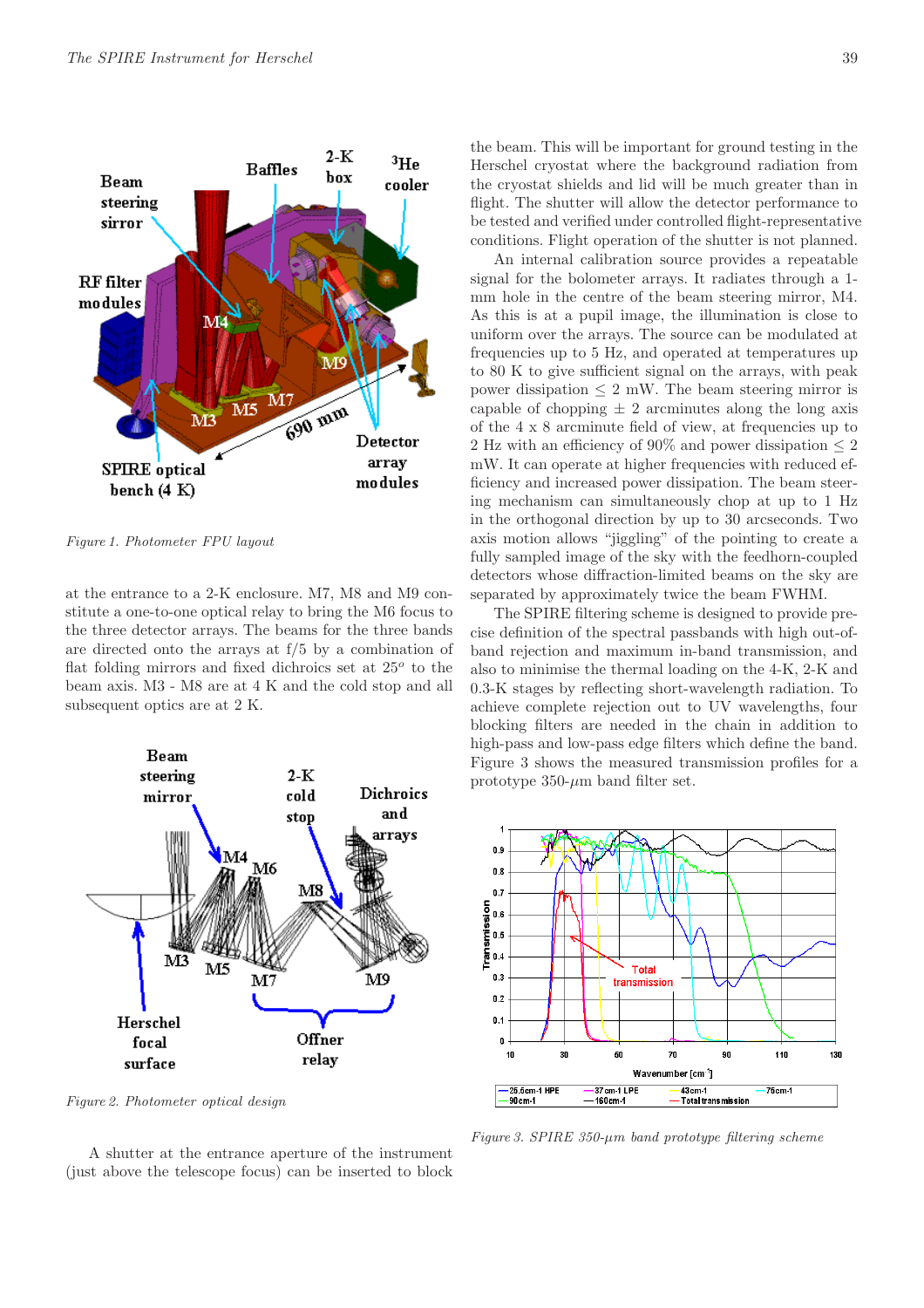# 3.2. Detector arrays

SPIRE will use spider-web bolometers with NTD germanium thermometers (Mauskopf et al. 1997, Bock et al. 1998). The bolometers are coupled to the telescope by hexagonally close-packed  $2F\lambda$  diameter single-mode conical feedhorns, providing diffraction limited beams. Modelling of the complete optical train predicts FWHM beam widths of 17.1, 24.4 and 34.6 arcseconds at 250, 350 and  $500 \mu m$  respectively. The numbers of detectors in the three arrays are 139, 88, and 43 for 250, 350 and 500  $\mu$ m respectively, making a total of 270 detectors for the photometer. The detector arrays are shown schematically in Fig. 4a, and a photograph of a prototype array module is shown in Fig. 4b. Each array unit has an interface to the 2-K box, with a thermal strap from the <sup>3</sup>He cooler to the 0.3- K stage, which is supported by Kevlar strings from the 2-K level. The electrical connections to the detectors are made with Kapton ribbon cables within the array modules and with woven manganin cables between the array modules and the JFET units. The bolometers are excited by an AC bias at approx. 100 Hz, which eliminates 1/f noise from the JFETs, giving a 1/f knee for the system of less than 100 mHz. Conservative estimates of the bolometer Detective Quantum Efficiency (DQE) vary between 0.6 and 0.7 ensuring that the overall NEP will be dominated by the thermal emission from the Herschel telescope.



*Figure 4. Photometer arrays and bolometer array unit mechanical prototype*

# 3.3. Photometer observing modes

The photometer will have three principal observing modes, as illustrated in Fig. 5 and described below.

Point source photometry: For photometric observations of point or compact sources, chopping will be used. There are several sets of three detectors for which the beams at the three wavelengths are exactly co-aligned on the sky, indicated by the shaded circles in Fig. 5. By chopping through the appropriate angle (approx. 126 arcseconds), 3-band photometric observations can be carried out simultaneously with maximum efficiency. To account for



*Figure 5. Photometer observing modes*

the possibility of positional errors due to telescope pointing inaccuracy or imperfect knowledge of the source position, the beam steering mirror can be used to implement a seven-point mapping routine in this mode. Assuming an angular offset of 6" for the seven-point, the loss in S/N for a given integration time varies between  $6\%$  at 500  $\mu$ m and  $20\%$  at  $250 \mu m$ , which is a small penalty to pay for assurance that telescope pointing or source position errors do not result in an underestimate of the source flux density.

Field mapping: For mapping of regions a few arcminutes in extent, the beam steering mirror will be used to carry out a jiggle map, similar to the mode of operation of the SCUBA bolometer camera on the JCMT (Holland et al. 1999). A 64-point jiggle pattern is needed to achieve full spatial sampling in all bands simultaneously, with a step size of 9 arcseconds (half-beam spacing at  $250 \mu m$ ). A maximum field size of 4 x 4 arcminutes is available in this mode as the 2-arcminute regions at each end of the array will be chopped outside the field of view admitted by the photometer optics.

Scan mapping: This mode will be used for mapping large areas of sky (much bigger than the SPIRE field of view), including deep survey observations. The telescope will be scanned across the sky (at up to 1 arcminute per second, the maximum rate that the spacecraft can provide). Because of the excellent 1/f stability of the NTD detectors, the beam steering mirror does not need to be operated - signal modulation is provided by the telescope motion. To provide the necessary beam overlap for full spatial sampling over the strip defined by a single scan, the scan angle must be 14.5*<sup>o</sup>* with respect to one of the array axes.

The available telemetry rate of 100 kbs allows all of the 270 photometer detectors to be sampled with 16-bit resolution at up to 28 Hz and the data telemetered directly to the ground with no on-board processing (we assume an observing efficiency of 0.9).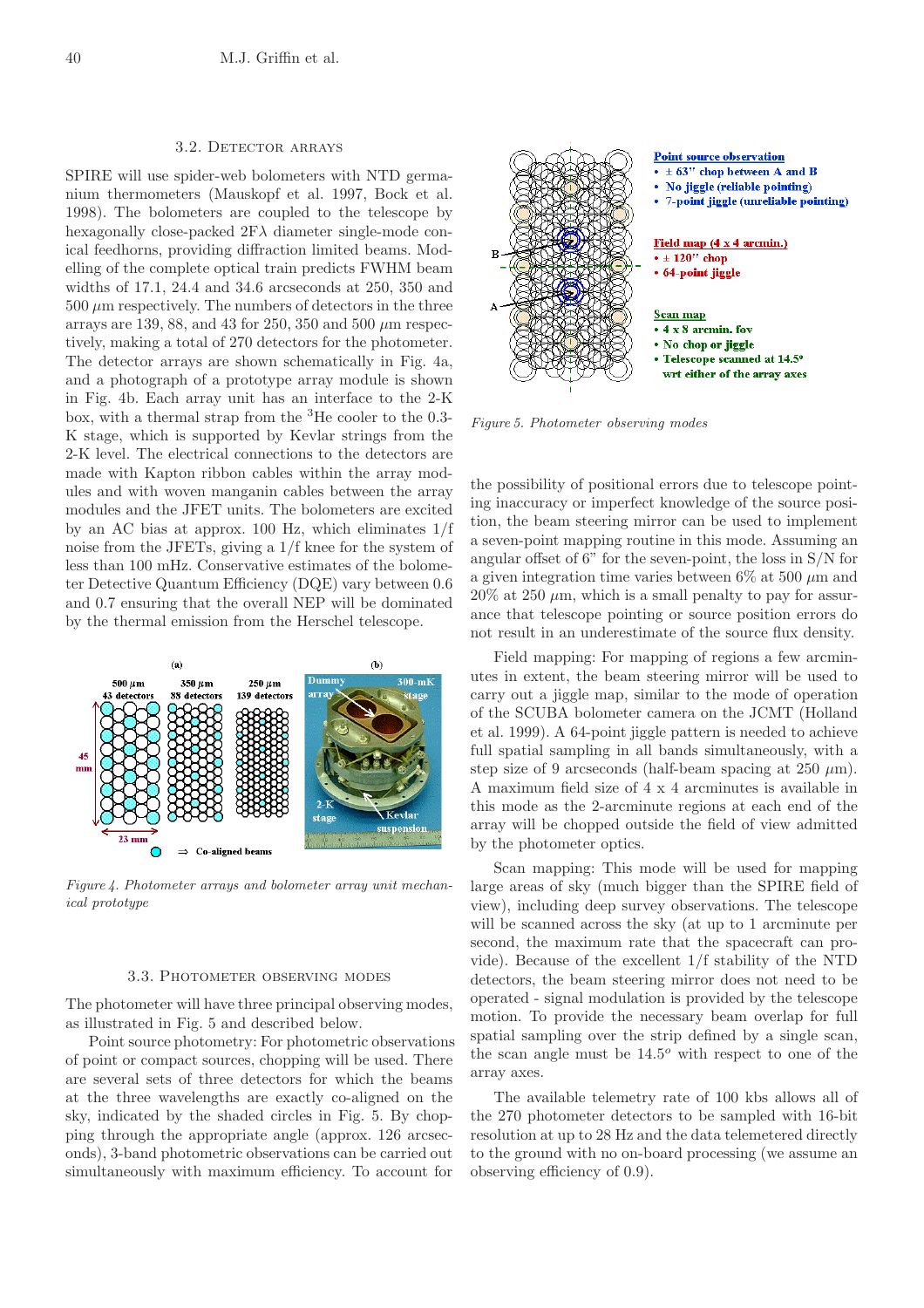# 4. Fourier transform spectrometer

#### 4.1. Optical design and FPU layout

The layout of the FTS and its optical scheme are shown in Figs. 6 and 7 respectively. The FTS (Swinyard et al. 2000) uses two broadband, high-efficiency, intensity beam splitters in a Mach-Zehnder configuration rather than the traditional polarising beam dividers. This configuration has the advantage that all four ports are separately accessible, as in the classical Martin Puplett (M-P) polarising FTS. But the throughput is a factor of two higher than for the M-P as none of the incoming radiation is rejected. This design is also insensitive to the polarisation of the incident radiation. The performance of the beam dividers and of a bench-top implementation of this design has been demonstrated (Ade et al. 1999). A thermal calibrator is located at a pupil image in the second input port of the FTS, and provides a thermal input that mimics the dilute 80- K black body emission of the telescope. This allows the large telescope background to be nulled, thereby reducing the dynamic range requirements for the detector sampling. Two band-limited detector arrays are placed in the two output ports, covering 200-300  $\mu$ m and 300-670  $\mu$ m. A single back-to-back moving roof-top mechanism serves both arms of the interferometer, with a frictionless carriage mechanism using double parallelogram linkage and flex pivots. The pick-off mirror (on the photometer side of the optical bench panel and located at the intermediate field image) directs the spectrometer field of view through a hole in the optical bench panel into the FTS side of the instrument. A 4-K pupil stop is located between the pick-off mirror and the input fold mirror. The input relay mirror focuses the beam to an intermediate image plane located just after the first beam divider, after which the beam is collimated and sent to the moving corner cube assembly. The corner cube shifts the beam and sends it towards the camera mirror, which produces an image plane just before the output beam divider. The output relay mirror focuses the beam onto the detector arrays. A pupil image is located near the final fold mirror, making this a convenient location for the entrance aperture to the 2-K enclosure. As this pupil moves when the optical path difference changes, it is not a good place for a limiting cold stop. Instead, the limiting aperture is located at the 4-K pupil plane between the pick-off mirror and the input fold mirror.

The FTS design is optimised for the 200-400  $\mu$ m band. The wavelength coverage is extended to 15 cm*−*<sup>1</sup> (670 µm) to give access to the astrophysically important  $609-\mu m$ line of CI in our own and nearby galaxies, and to increase the range over which the spectral energy distribution of sources can be measured in the FTS low-resolution mode. A filtering scheme similar to the one employed for the photometer channel is used to restrict the passband of the instrument. Filters on the bolometer arrays themselves define the passband for each array.



**Baffle** Detector Beam array divider Mirror Calibrator modules mechanism

*Figure 6. Spectrometer FPU layout*



*Figure 7. Spectrometer optical design*

# 4.2. Spectrometer arrays

The field of view of the FTS is approximately 2.6 arcminutes in diameter, and is covered by 37 hexagonally closepacked detectors in a short-wavelength array and 19 in a long-wavelength array. The detector modules will be similar to those used for the photometer, with a mechanical interface to the wall of the 2-K enclosure.

The two FTS arrays cover the 200-300 and 300-670  $\mu$ m bands. The detectors and feedhorns for the short wavelength band are similar to those for the photometer 250  $\mu$ m channel. The long wavelength band is optimised for the 300-400  $\mu$ m range. There is a degradation in point source coupling efficiency at wavelengths beyond around  $400 \mu m$  due to the decreasing aperture size relative to the wavelength. The waveguide coupling the horn to the bolometer must also have a diameter large enough to transmit at 670  $\mu$ m, and so is overmoded at the shorter wavelengths within the band. This results in an increase in background radiation on the detectors and a broadening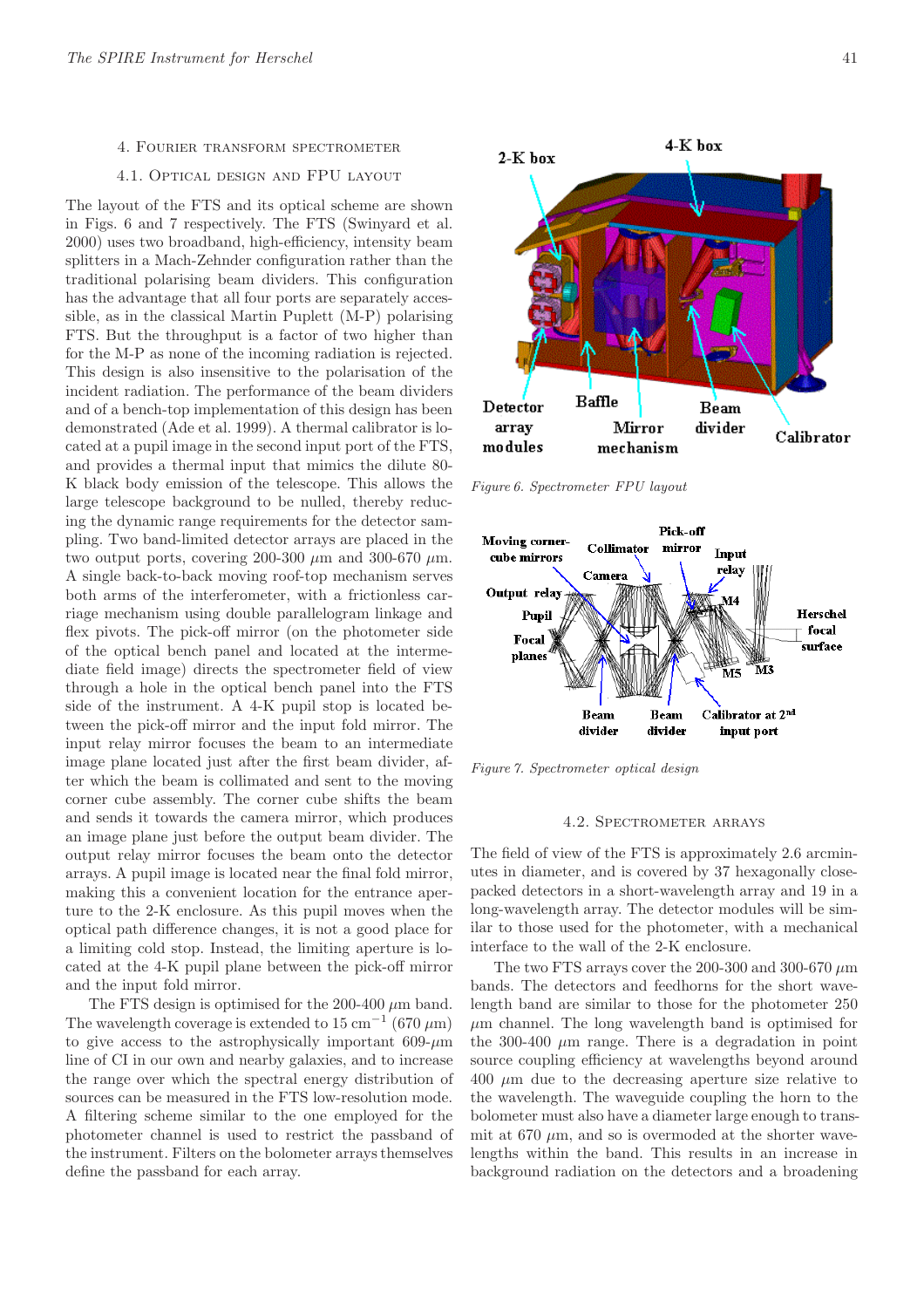of the beam by about 20% compared to the diffraction limit at the lower end of the band (Caldwell et al. 2000).

The layout of the FTS arrays is shown in Fig. 8. The detectors on the periphery of the arrays are partly vignetted by the 2.6-arcminute field of view admitted by the instrument optics (indicated by the large circles in Fig. 8). The short-wavelength array feedhorns are sized to give  $2F\lambda$  pixels at  $225 \mu m$  and the long-wavelength horns to give  $2F\lambda$  pixels at 389  $\mu$ m. This arrangement, although slightly non-optimal from the point of view of point source sensitivity at the central wavelengths of the two arrays, has the advantage that there are numerous co-aligned pixels in the combined field of view. This maximises the observing efficiency for measuring a point source spectrum together with its surrounding sky background and also provides redundancy to the spectrometer in the case of failure of a single pixel within one array.



**SW FTS array** 

LW FTS array

#### 4.3. Spectrometer observing modes

The FTS will be operated in continuous scan mode with the mirrors moving at a constant speed of up to 0.1 cm s*−*<sup>1</sup>, corresponding to a signal frequency range of 6 - 20 Hz. The spectral resolution can be adjusted between 0.04 and 2 cm<sup>-1</sup> ( $\lambda/\Delta\lambda$  = 20 - 1000 at 250 µm). The maximum scan length is 3.5 cm (taking 35 seconds or more and giving an optical path difference of 14 cm). To ensure that mechanism jitter noise is well below the photon noise level, a relative accuracy of 0.1  $\mu$ m is required for the mirror position. The FTS calibration source will be on continuously while the spectrometer is operating, with a peak power of no more than 5 mW. For spectral mapping of extended sources, the beam steering mirror will be used to provide the necessary pointing changes between scans. The scanning mirror control system uses a digital feedback loop to provide a constant speed over the scan length, with

an accuracy requirement of  $1\%$  (goal 0.5%). The position readout uses a Heidenhain (http://www.heidenhain.de) Moiré fringe sensing system. The detectors are read out asynchronously with the samples time-stamped to match them to the corresponding mirror locations. No on-board processing will be done - the raw interferograms will be telemetered to the ground. The number of detectors and the available telemetry rate are compatible with an oversampling factor of 2 with respect to the Nyquist sampling rate of 40 Hz (sampling at approx. 80 Hz per detector). An oversampling factor somewhat greater than this is desirable - options to achieve this include increasing the data rate, decreasing the mirror speed, sampling only a fraction of the detectors in some cases (e.g., point source observations), or a combination of these.

# 5. <sup>3</sup>He cooler

The <sup>3</sup>He cooler (Duband 1997) uses porous material to adsorb or release a gas when cooled or heated. This type of refrigerator is well-suited to a space environment. Gas gap heat switches are used the control the refrigerator and there are no moving parts. It can be recycled indefinitely with over 95% duty cycle efficiency and the lifetime is only limited by that of the cold stage from which it is run (in this case, the lifetime of the Herschel cryostat). The evaporation of <sup>3</sup>He naturally provides a very stable operating temperature under constant heat load over the entire cycle. The cooler requires no mechanical or vacuum connections and only low-current electrical leads for its operation, making the mechanical and electrical interfaces very simple. For operation in a zero-g environment two aspects of the design of a <sup>3</sup>He refrigerator have been addressed: the liquid confinement and the structural strength required for the launch. The confinement within the evaporator is provided by a porous material which holds the liquid by capillary attraction. For the thermal isolation and structural support of the refrigerator elements, a suspension system using Kevlar wires has been designed to support the cooler firmly during launch whilst minimising the parasitic heat load on the system. The base-line  ${\rm SPIRE}$  cooler contains 6 STP litres of  $^3{\rm He},$  fits in a  $200$ x 100 x 100 mm envelope and weighs about 1.6 kg. Its performance has been analysed using the same methods that successfully predicted the performance of the IRTS cooler on orbit. When operated from a 1.8-K heat sink it achieves a temperature of 287 mK at the yevaporator with a 10  $\mu$ W heat load, a hold time of at least 46 hours and a duty cycle efficiency of 96%. The energy input to the helium tank during recycling of the fridge is about 700 Joules. The <sup>3</sup>He cooler is a potential single point failure for the instrument. Its reliability and redundancy are under analysis, and an option with double parallel heat switches is being considered.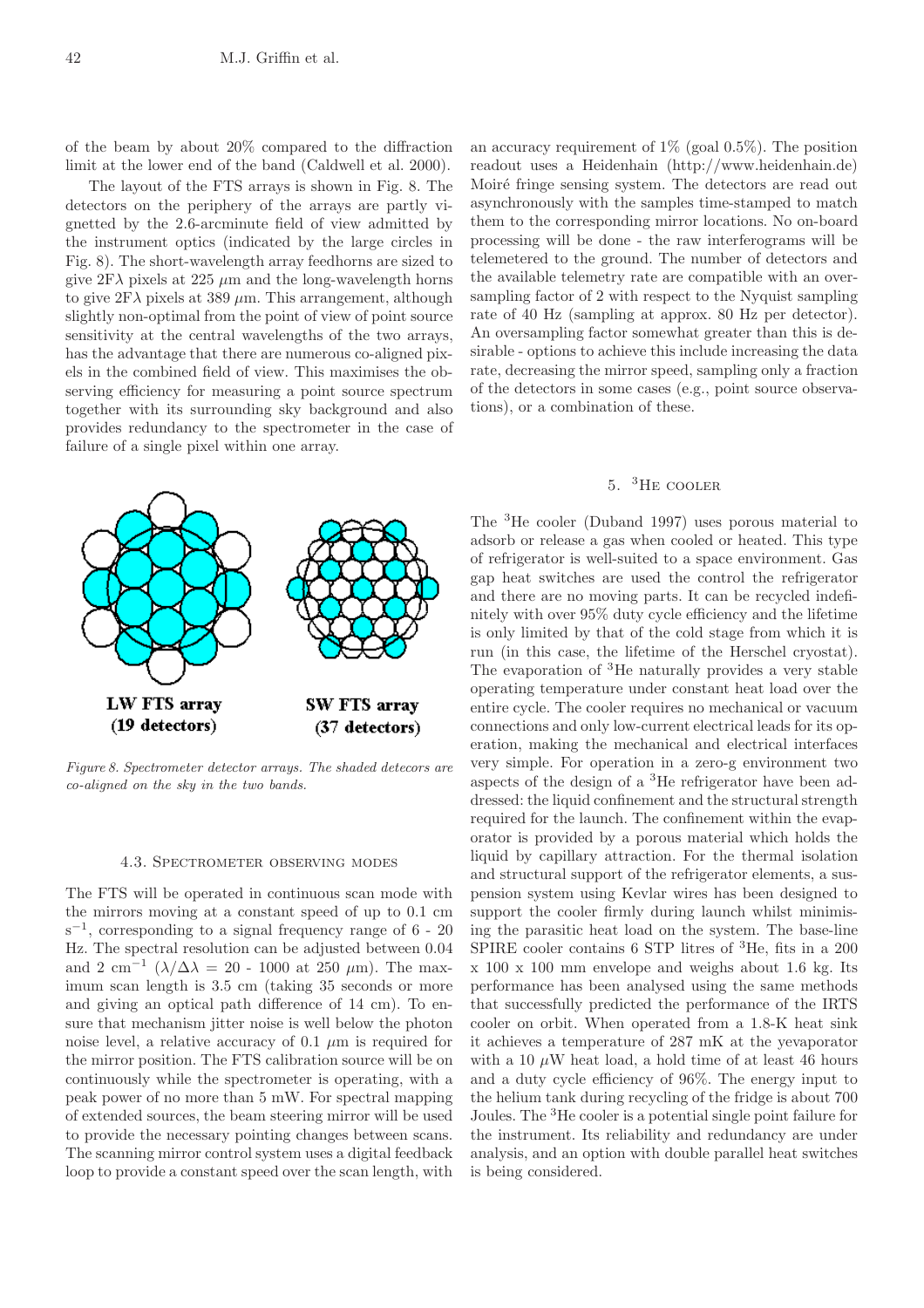## 6. Performance estimation

The sensitivity of SPIRE has been estimated under the assumptions listed below. Pessimistic overall optical efficiencies of 30% for the photometer and 15% for the FTS are assumed, taking into account all losses including filter transmission, mirror reflectivity, diffraction within the instrument and pupil alignment errors.

*Table 1. Assumptions for SPIRE performance estimation.*

| Item                                        | Assumption          |
|---------------------------------------------|---------------------|
| Telescope temperature $(K)$                 | 80                  |
| Telescope used diameter (m)                 | 3.29                |
| Telescope emissivity                        | 0.04                |
| Photometer                                  |                     |
| Throughput                                  | $\lambda^2$         |
| Bands $(\mu m)$                             | 250, 350 and 500    |
| Numbers of detectors                        | 139, 88 and 43      |
| Beam FWHM (arcsec.)                         | 17.4, 24.4 and 34.6 |
| Bolometer DQE                               | 0.6, 0.7, and 0.7   |
| Feed-horn/cavity efficiency                 | 0.70                |
| Field of view (arcmin.)                     | $4 \times 8$        |
| Overall instrument transmission             | 0.3                 |
| Filter widths $(\lambda/\Delta\lambda)$     | 3.3                 |
| Observing efficiency                        | 0.9                 |
| <b>FTS</b> spectrometer                     |                     |
| Nominal bands $(\mu m)$                     | 200-300 and 300-670 |
| Numbers of detectors                        | 37, 19              |
| Bolometer DQE                               | 0.65                |
| Feed-horn/cavity efficiency                 | 0.70                |
| Field of view (arcmin.)                     | 2.6                 |
| Max. spectral resolution $\text{cm}^{-1}$ ) | 0.04                |
| Overall instrument transmission             | 0.15                |
| Signal modulation efficiency                | 0.5                 |
| Observing efficiency                        | 0.8                 |
| Electrical filter efficiency                | 0.8                 |

The nominal background power levels on the detectors (which are dominated by the telescope thermal emission), and the corresponding photon noise limited NEP values are given in Table 2.

The instrument sensitivity levels for the photometer and FTS are summarised in Tables 3 and 4. The figures quoted are the nominal values, with an overall uncertainty of around 50% to take into account uncertainties in instrument parameters, particularly feedhorn efficiency, detector DQE, and overall transmission efficiency.

The extragalactic confusion limit for SPIRE is in the region of 10-20 mJy (depending on the wavelength, the adopted source count model, and how one chooses to define the confusion limit). The photometer is capable of integrating down to the Herschel confusion limit with a

*Table 2. Background power (pW) and photon noise-limited NEPs (*WHz*−*1*/*<sup>2</sup> *<sup>×</sup>* <sup>10</sup>*−*<sup>17</sup>*) for SPIRE*

| Photometer Band $(\mu m)$ | 250     | 350     | 500 |
|---------------------------|---------|---------|-----|
| Background power          | 3.9     | 3.2     | 2.4 |
| $NEP_{nh}$                | 8.1     | 6.1     | 4.5 |
| FTS Band $(\mu m)$        | 200-300 | 300-670 |     |
| Background power          | 6.0     | 11      |     |
| $NEP_{ph}$                | 10      | 11      |     |

sensitivity of  $5\sigma$  in a time of 15 minutes or less. This will allow large area confusion-limited deep surveys to be carried out at a rate on the order of 0.5 square degrees per day. The FTS will be used to follow up brighter sources from this survey (and other existing catalogues) to determine the SEDs and carry out spectral line surveys with simultaneous coverage of the 200 - 670  $\mu$ m band.

*Table 3. SPIRE sensitivity: photometry – mJy 5*  $\sigma$ *; 1 hr* 

| Band $(\mu m)$            | 250 | 350 | 500 |
|---------------------------|-----|-----|-----|
| Point source              | 2.5 | 2.6 | 2.9 |
| $4' \times 4'$ jiggle map | 8.8 | 8.7 | 9.1 |
| $4' \times 8'$ scan map   | 70  | 6.9 | 72  |

*Table 4. SPIRE sensitivity: spectroscopy – 5* σ*; 1 hr*

| Line spectroscopy ( $\Delta \sigma = 0.04$ cm <sup>-1</sup> )<br>Wavelength $(\mu m)$<br>Point source; $(Wm^{-2} \times 10^{-17})$<br>Map; $\Delta S$ ( $Wm^{-2} \times 10^{-17}$ ) | 200<br>3.4<br>9.0 | 400<br>3.9<br>10 | 670<br>7.8<br>21 |
|-------------------------------------------------------------------------------------------------------------------------------------------------------------------------------------|-------------------|------------------|------------------|
| Spectrophotometry ( $\Delta \sigma = 1$ cm <sup>-1</sup> )<br>Wavelength $(\mu m)$<br>Point source $(mJy)$                                                                          | 200<br>110        | 400<br>130       | 670<br>260       |
| Map(mJv)                                                                                                                                                                            | 300               | 350              | 700              |

# 7. The SPIRE consortium

SPIRE is being built by a consortium of European, American and Canadian scientists from the following groups: Caltech/Jet Propulsion Laboratory, Pasadena; Cardiff University, UK; CEA Service d'Astrophysique, Saclay, France; Institut d'Astrophysique Spatiale, Orsay, France; Imperial College, London, UK; Instituto de Astrofisica de Canarias,